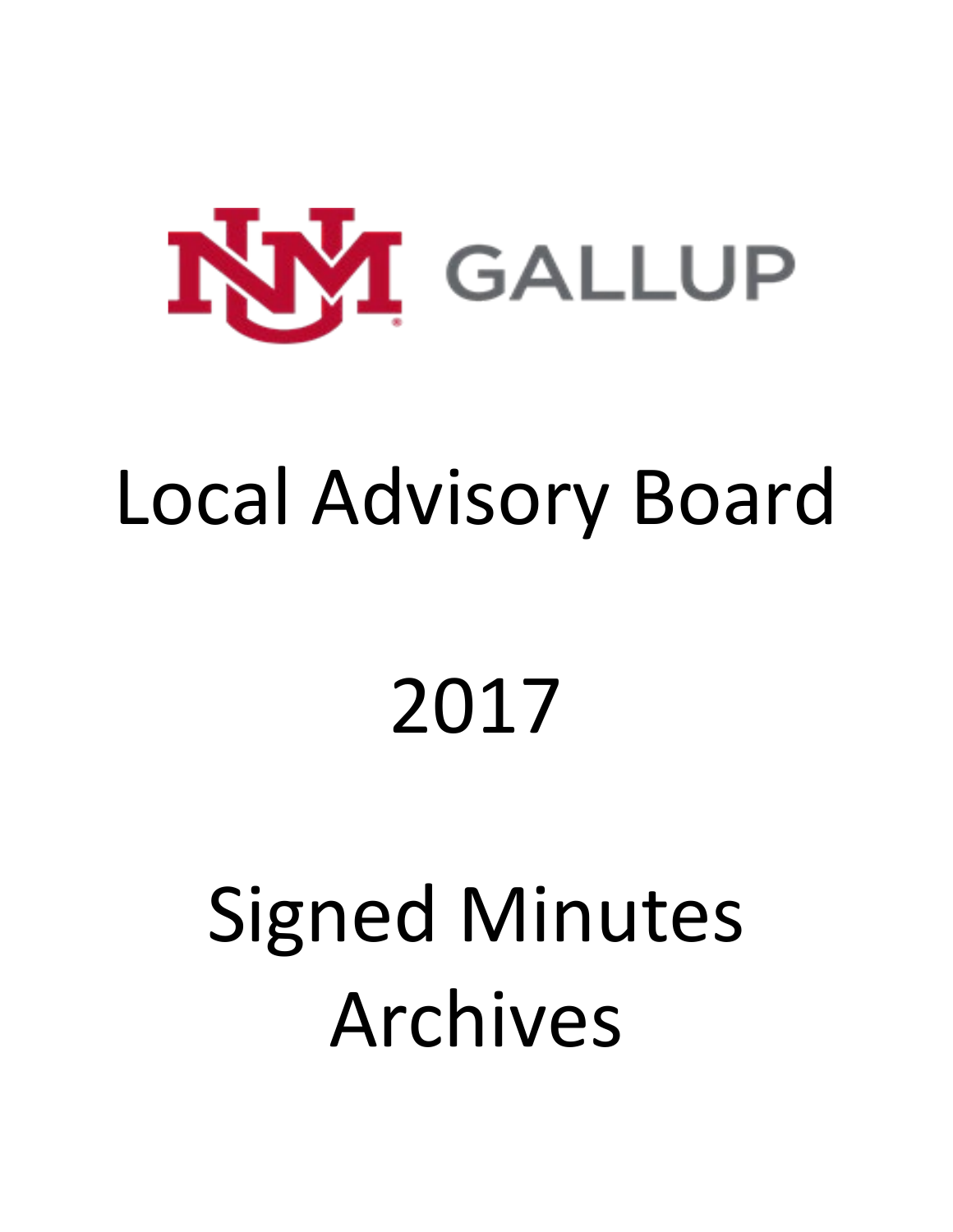Tuesday, February 21, 2017 Gallup one O'clock p.m. Decree that the contract of the contract of the contract of the contract of the contract of the contract of the contract of the contract of the contract of the contract of the contract of the contract of t

UNM-GALLUP STAFF AND GUESTS: Chris Dyer, Executive Director Rick Goshorn, Director Business Operations Ken Roberts, Dean of Instruction Jayme McMahon, Director Student Affairs Sonia Waraich, Education Reporter Gallup Independent

Shaquana Desiderio, Education Reporter Gallup Independent Christy Butler, Executive Assistant

#### **AGENDA ITEM** I & II - Call to Order & Roll Call

Chair, Ralph Richards called the February 21, 2017, regular meeting of the UNM-Gallup Local Board to order at 1:00 PM with roll call. A quorum was present.

**AGENDA ITEM III - Public Input** None

**AGENDA ITEM IV** - Introductions None

#### **AGENDA ITEM V - Vote to Approve Agenda**

Motion was made by Priscilla Smith to approve the February 21, 2017, UNM Gallup Local Board Agenda as presented. The motion was seconded by Gerald O'Hara, and approved by unanimous roll call vote at 1:01 PM.

#### **AGENDA ITEM VI - Vote on Board Business**

Gerald O'Hara made motion to approve the November 15 2016 Board regular meeting minutes as presented, seconded by Priscilla Smith. Minutes were approved by unanimous roll call vote at 1 :01 PM

#### **AGENDA ITEM VII - Campus Reports**

- A. Instruction and Academic Affairs Ken Roberts reported all nursing students will be included in the BSN program. Common core classes will be accepted at all institutions so there will be seamless transfer to another institution. Priscilla Smith would like to be on the steering committee for the pathways for the common core.
- B. Student Services Jayme McMahon reported enrollment is down this semester which is consistent with New Mexico and the rest of the country. We have a shift in part-time students this semester, there is an increase in part-time. Fall 2015 we had a student survey with a 71% student services acceptance and we now have an increase to 83%. There was discussion on program sequencing and core courses.
	- i. MCHS Rob Hunter reported SB30 and HB273 are being watched for financial hit on charter schools
- C. Business Operations -Financial Update Rick Goshorn stated we are doing just fine, money is tight but we are doing alright. Continuing Education is still struggling. We have a very structured faculty pay schedule that is very equitable. All branches will be using this schedule. PPD Project should be ready for construction bidding to start in May. Library is 55% complete. We are expanding the security system. UNM is now a tobacco free campus. Accreditation is underway. Food Service has been advertised for six months with no takers. We have a Moody's AA Bond rating.

#### Olin Kieyoomia arrived at 2: 12 pm.

D. Chief Executive Officer - Christopher Dyer gave a summary of his submitted report. He will be sending our housing survey results to NHA and the Local Board. DOL grant will be going out this week as a collaborative with NMSU Grants, UNMG and San Juan College. In April, he will be presenting a grants workshop.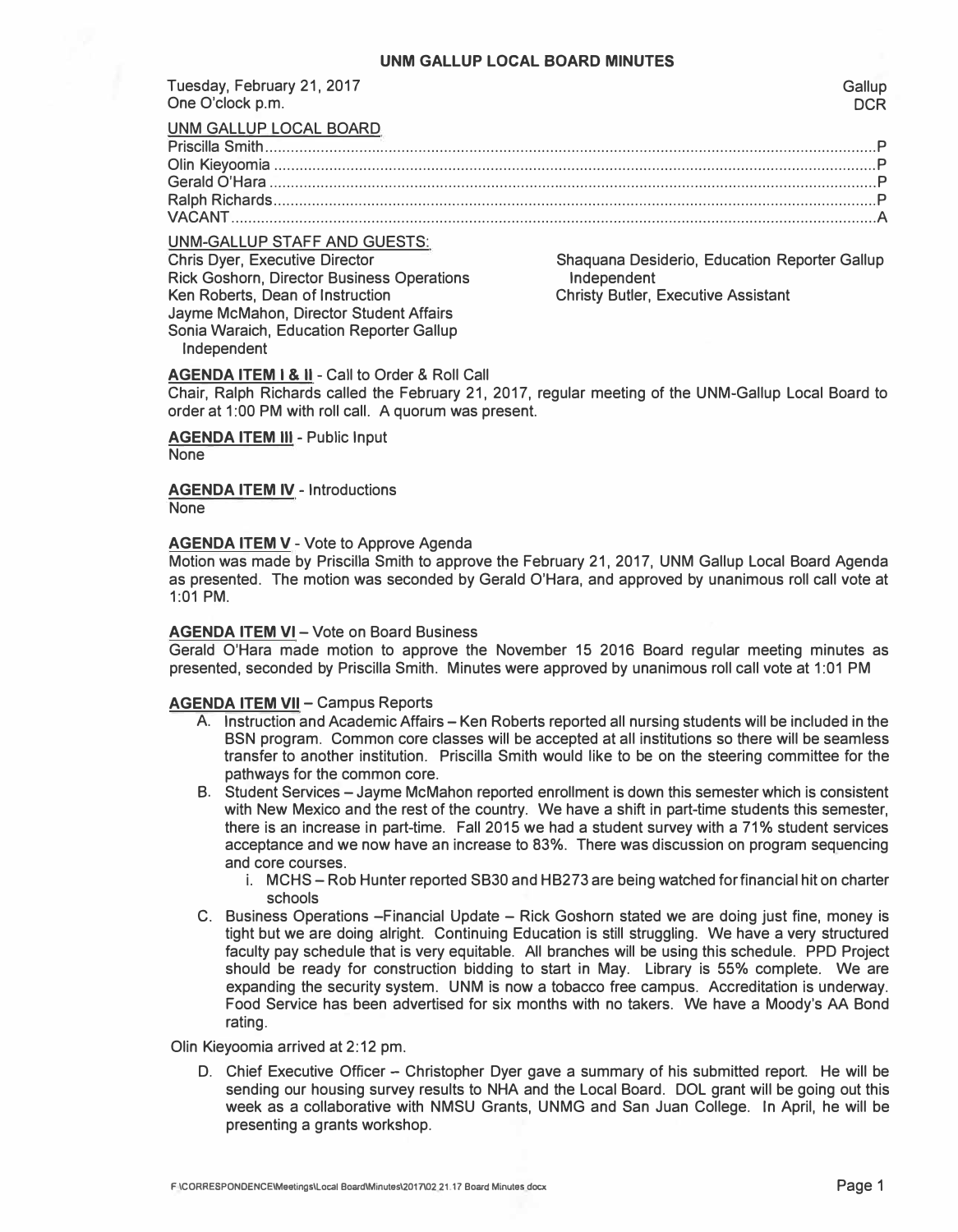#### **AGENDA ITEM VIII - New Business**

- A. Vote to Approve By Laws Third Amendment After discussion, Gerald O'Hara made motion to approve the Amendment making changes to Organization 110 Members and Method of Operation 310.2 Regular Meetings. Motion failed due to lack of a second. Olin Kieyoomia made motion to approve the Amendment making changes to Method of Operation 310.2 Regular Meetings. seconded by Priscilla Smith and approved by unanimous roll call vote at 3:58 PM.
- B. Discussion was held regarding the March meeting. Olin Kieyoomia moved to cancel the March 14 meeting due to attendance issues and have an April 4 meeting to include the swearing in of the Board. Motion seconded by Priscilla Smith and approved by roll call vote with one abstaining vote by Gerald O'Hara at 4:00 PM

Next meeting will be held on April 4 in the DCR at 1:00 PM.

C. After Board discussion on tuition, Olin Kieyoomia made motion for no tuition increase FY2017-2018. Priscilla Smith seconded and approved by unanimous roll call vote with one no vote cast by Gerald O'Hara at 4:05 PM.

#### **AGENDA ITEM IX** - Vote to adjourn for Executive Session

Priscilla Smith moved and Gerald O'Hara seconded a motion to adjourn the regular meeting of the UNMG Local Board for Executive Session pursuant to NM Open Meetings Act; Limited Personnel Issues, Section 10-14-1-N.(2) NMSA 1978 discussion will include personnel issues. The motion was approved by unanimous roll call vote at 4:05 PM.

#### **AGENDA ITEM X - Executive Session**

Limited Personnel Issues Section 10-15-1-N.(2) NMSA 1978.

#### **AGENDA ITEM XI** - Vote to Reconvene from Executive Session

Priscilla Smith moved and Gerald O'Hara seconded a motion to reconvene the Open Meeting from Executive Session. The motion was approved by unanimous roll call vote at 5:05 PM.

Upon reconvening the UNMG Local Board certifies that only those matters described in Agenda Item X were discussed in Executive Session and if necessary, final action with regard to those matters will be taken in Open Session. 10-15-1-J-NMSA 1978.

Motion by Olin Kieyoomia to send a letter of support for CEO, Dr. Christopher Dyer, to the UNM Acting President and the UNM Acting Provost and Executive VP of Academic Affairs seconded by Priscilla Smith. The motion was approved by unanimous roll call vote at 5:07 PM

#### AGENDA ITEM XII - Adjournment

Olin Kieyoomia made motion to adjourn, seconded by Gerald O'Hara and passed by unanimous roll call vote 5:08 PM.

Ralph'Richards, Chair

de a. Smith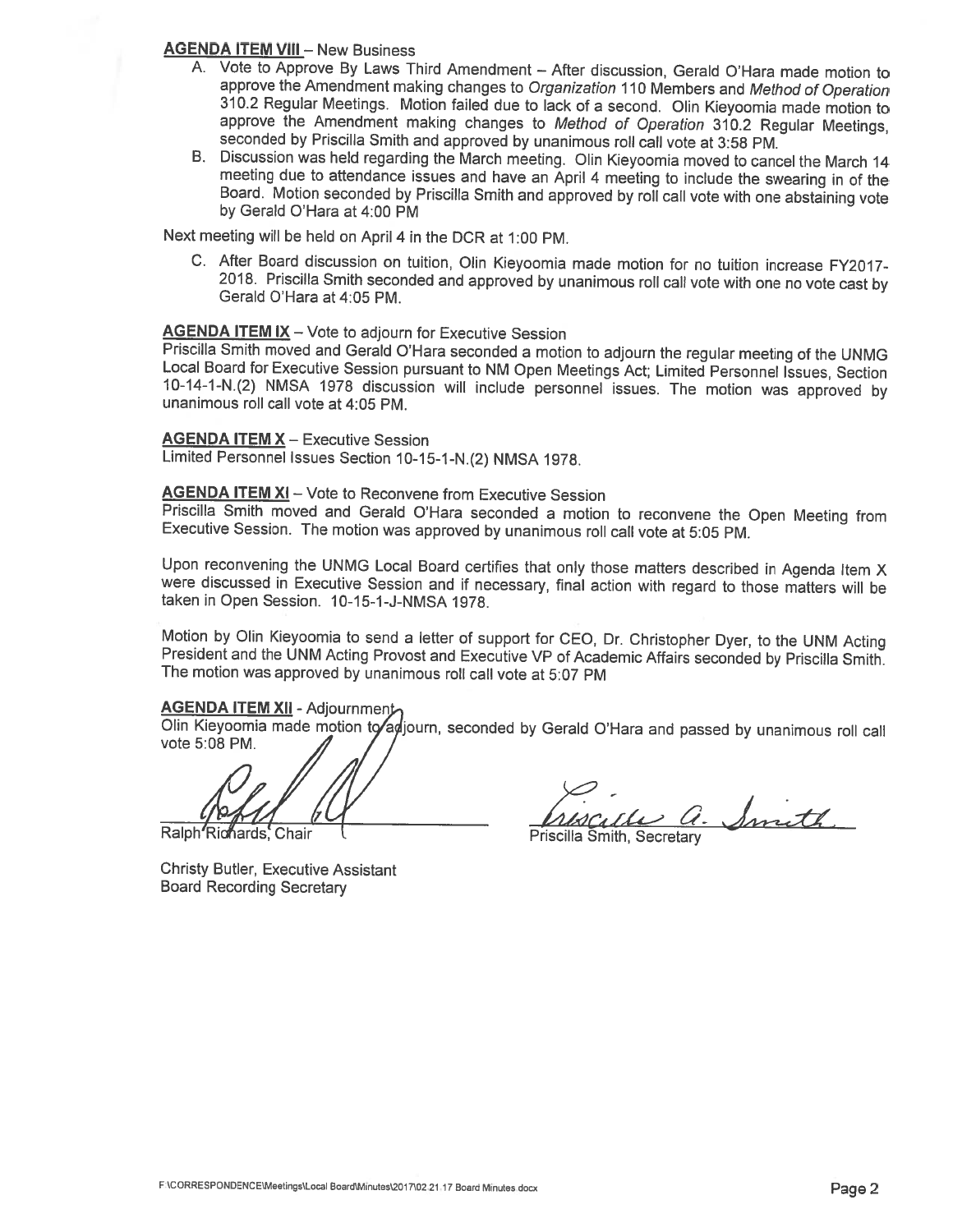Tuesday, April 4, 2017 One O'clock p.m.

### UNM GALLUP LOCAL BOARD

#### **UNM-GALLUP STAFF AND GUESTS:**

Chris Dyer, Executive Director Rick Goshorn, Director Business Operations Marilee Petranovich, Sr. Public Relations **Specialist** Ara Green, Community Coordinator Jerry Dominguez, Branch Campus Coordinator

Cynthia Sanders, Magistrate Judge City of Gallup Shaquana Desiderio, Education Reporter Gallup Independent **Christy Butler, Executive Assistant** 

#### **AGENDA ITEM I & II - Call to Order & Roll Call**

Chair, Ralph Richards called the April 4, 2017, regular meeting of the UNM-Gallup Local Board to order at 1:06 PM with roll call. A quorum was present.

#### **AGENDA ITEM III - Public Input**

None

#### **AGENDA ITEM IV - Introductions**

- A. Cynthia Sanders, Magistrate Judge City of Gallup
- B. Ara Green, Community Coordinator, UNMG

#### **AGENDA ITEM V** - Vote to Approve Agenda

Motion was made by Gerald O'Hara to approve the April 4, 2017, UNM Gallup Local Board Agenda as presented. The motion was seconded by Olin Kieyoomia and approved by unanimous roll call vote at 1:13 PM.

#### **AGENDA ITEM VI - OATH OF OFFICE**

- A. Priscilla Smith, Position 1
- B. Ralph A. Richards, Position 2

Judge Sanders gave the oath of office to Priscilla Smith and Ralph Richards.

#### **AGENDA ITEM VII - Vote on Board Business**

Olin Kieyoomia made motion to approve the February 21, 2017 Board regular meeting minutes as presented, seconded by Gerald O'Hara. Minutes were approved by unanimous roll call vote at 1:20 PM.

#### **AGENDA ITEM VIII - New Business**

- A. Lions Hall Fundraiser Ara Green gave a brief update on the fundraiser events Pathway to Education, our brick program. Beginning April 28, 2017 with a Hoedown Celebration Dinner, Dance and Auction at Red Rock Park. Sammy Chioda will be our auctioneer. On May 7 will be the Do or Dye Color Run in downtown area. The Great Muddy Endurance Race partnering with RMCH will be held on July 22 at the .OHV/MX Park along with the Scenic Walk/Run and the Lil Muddy Monster Race followed by a BBQ dinner donated by the Lions Club. The Board was asked to assist by contacting the public and community to donate and participate in the different fundraisers.
- B. Discuss & Vote on FY 2017-2018 UNMG Budget Rick Goshorn reviewed the budget. After discussion, Olin Kieyoomia made motion to approve the Budget, seconded by Gerald O'Hara and approved by unanimous roll call vote at 2:39 PM.
- C. Vote to Approve By Laws Fourth Amendment. After discussion, Priscilla Smith made motion to approve the Amendment making changes to Organization 110 Members, seconded by Gerald O'Hara and approved by unanimous roll call vote at 2:40 PM. Ralph Richards appointed Edwin Begay to the vacant position on the Board. A letter will be sent to Edwin Begay notifying him of the appointment.
- D. Election of 2017-2018 Board Officers Chair, Ralph Richards stated he would like to see the same slate of officers continue. Gerald O'Hara made motion to keep the slate of officers, Ralph Richards as Chair, Olin Kieyoomia as Vice Chair and Priscilla Smith as Secretary. Motion was seconded by Priscilla Smith and approved by unanimous roll call vote at 2:44 pm.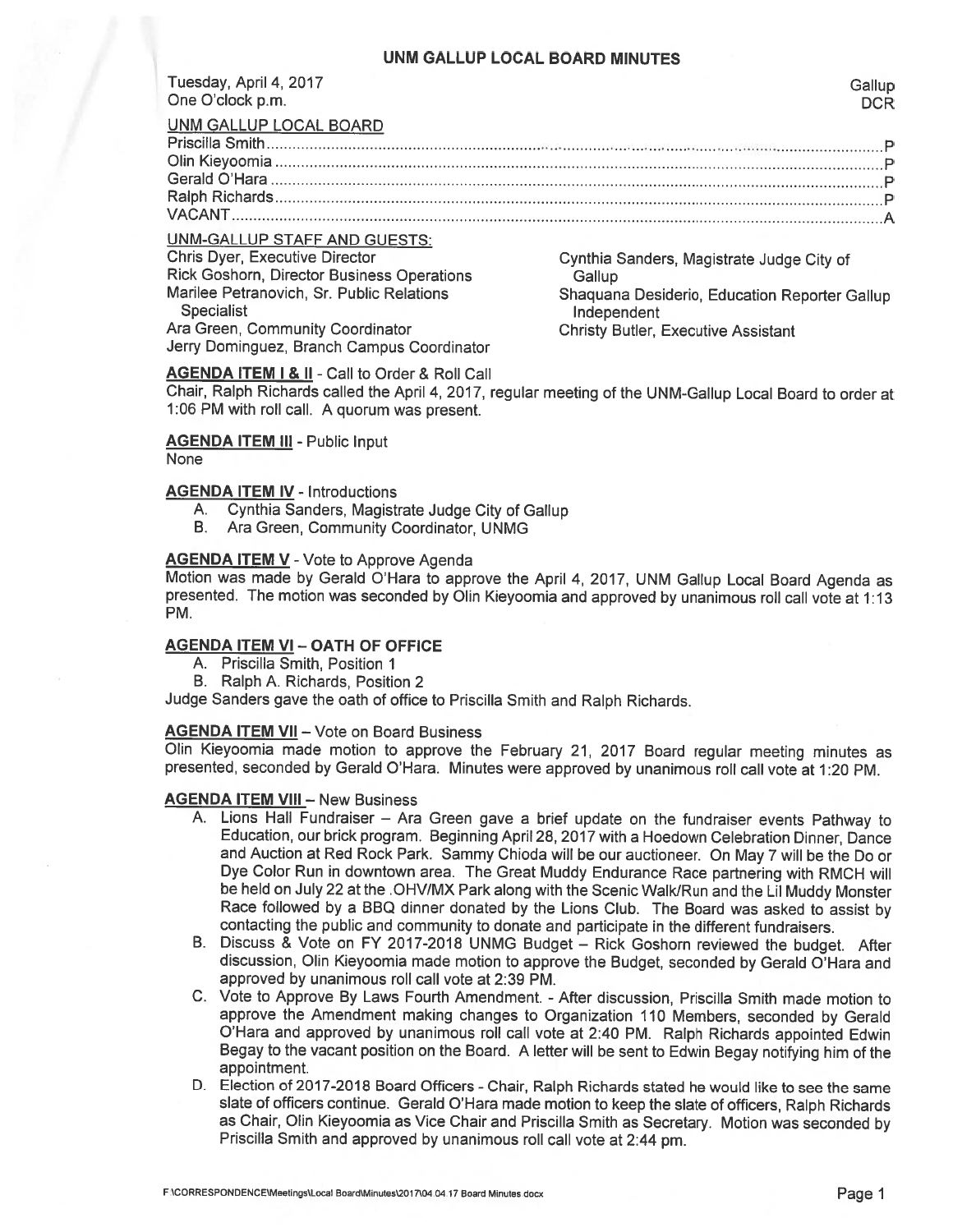Jerry Dominguez reported the UNM Presidential search will commence again in the fall after faculty return from the summer break. Chaouki Abdallah will continue as Interim President. The current Regents will continue as Regents, since the legislature has not confirmed the Regent candidates brought before them. A student Regent has been confirmed. Discussion on legislative bills with action on governing boards was discussed.

#### **AGENDA ITEM IX - Adjournment**

Priscilla Smith made motion to adjourn, seconded by Gerald O'Hara and passed by unanimous roll call vote 3:15 PM.

Ralph Richards, Chair

Smith

Priscilla Smith, Secretary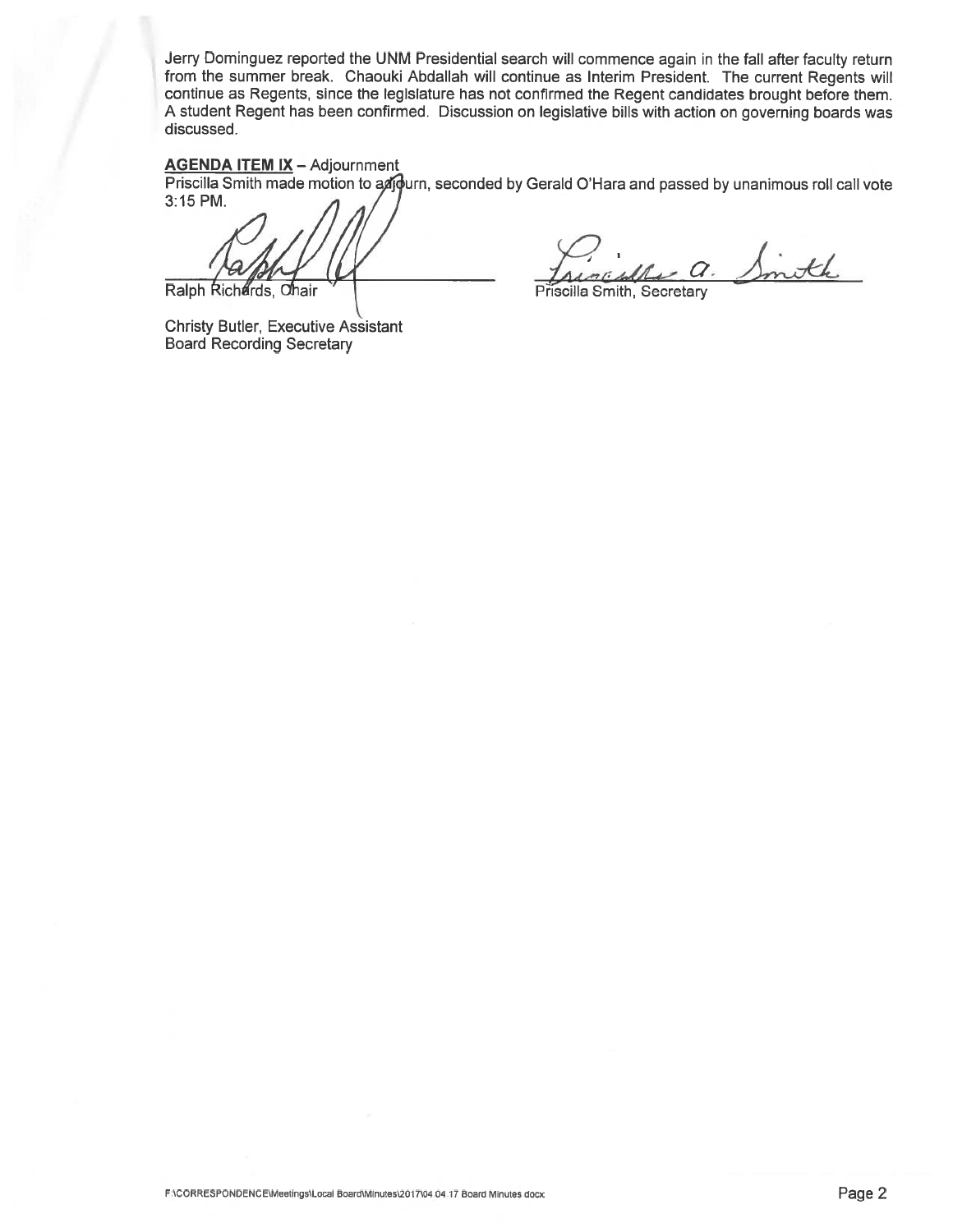| Tuesday, June 20, 2017              | Gallup                                  |
|-------------------------------------|-----------------------------------------|
| One O'clock p.m.                    | <b>DCR</b>                              |
| UNM GALLUP LOCAL BOARD              |                                         |
|                                     |                                         |
|                                     |                                         |
|                                     |                                         |
|                                     |                                         |
|                                     |                                         |
| <b>UNM-GALLUP STAFF AND GUESTS:</b> |                                         |
| Jerry Dominguez, Interim CEO        | Jayme McMahon, Director Student Affairs |

**Rick Goshorn, Director Business Operations** Ken Roberts, Dean of Instruction Marilee Petranovich, Sr. Public Relations **Specialist** 

layme McManon, Director Student Aπairs Shaquana Desiderio, Education Reporter Gallup Independent **Christy Butler, Executive Assistant** 

AGENDA ITEM I & II - Call to Order & Roll Call

Chair, Ralph Richards called the June 20, 2017, regular meeting of the UNM-Gallup Local Board to order at 1:03 PM with roll call. A quorum was present.

**AGENDA ITEM III** - Public Input **None** 

**AGENDA ITEM IV - Introductions** Jerry Dominguez, Interim CEO

#### **AGENDA ITEM V - Vote to Approve Agenda**

Motion was made by Priscilla Smith to approve the June 20, 2017 UNM Gallup Local Board Agenda as presented. The motion was seconded by Gerald O'Hara and approved by unanimous roll call vote at 1:04 PM.

#### **AGENDA ITEM VI - Vote on Board Business**

Priscilla Smith made motion to approve the April 4, 2017 Board regular meeting minutes as presented. seconded by Gerald O'Hara. Minutes were approved by unanimous roll call vote at 1:07 PM.

#### **AGENDA ITEM VII - New Business**

- A. Instruction and Academic Affairs Ken Roberts reported the second part of the Film and Digital Media strategic plan received April 30, 2017, includes curriculum, faculty needs, remodel needs, establishment of program, community and national engagement. Final plan due end of June and will be presented to the Board.
- B. Director Student Services Jayme McMahon reported enrollment (as of 06/12/17): 498 head count. 2,051 student credit hours. This is compared to official enrollment figures captured for summer 2016 of 482 head count and 1,964 student credit hours. Financial Aid awarded \$74,501 in unspent State Student Incentive Grant funds and \$14,198 in unspent Cost of Attendance Funding to qualified students at the end of spring; students who were enrolled or seeking enrollment for summer received priority funding. One hundred twenty-seven (127) graduates participated in the spring commencement exercises in May. One hundred fifteen (115) Associate Degrees and 48 Certificates have been certified for spring, totaling 163 awards issued. Based on sign-in and contact data, the advisement team has had 1,724 contacts between May through the first week of June. Proactive efforts to reach out to students for registration prior to the August rush are ongoing. Jayme indicated in her report a need for an IR person for on campus. Dr. Dominguez has moved on this.
	- i. MCHS Rob Hunter reported the MCHS Lottery is today. They have 32 applicants for less than five positions. The Board asked him to report on the last GMCS Board requesting an increase for 20 students. They asked him to continue grooming the relationship with GMCS, we are a partnership not a competition. The Board has requested that the GMCS and UNMG Local Board have a joint meeting.
- C. Business Operations Rick Goshorn presented the summary of current and plant funds, Community Education and Workforce Development 2016-2017 Financial Performance and Childcare Financial Analysis FY2017. He asked the Board to notice in the 2018 budget there was a safety net for any cuts added by the legislature. This will be changed on our next HED budget submission. We have a position for IR already in the budget.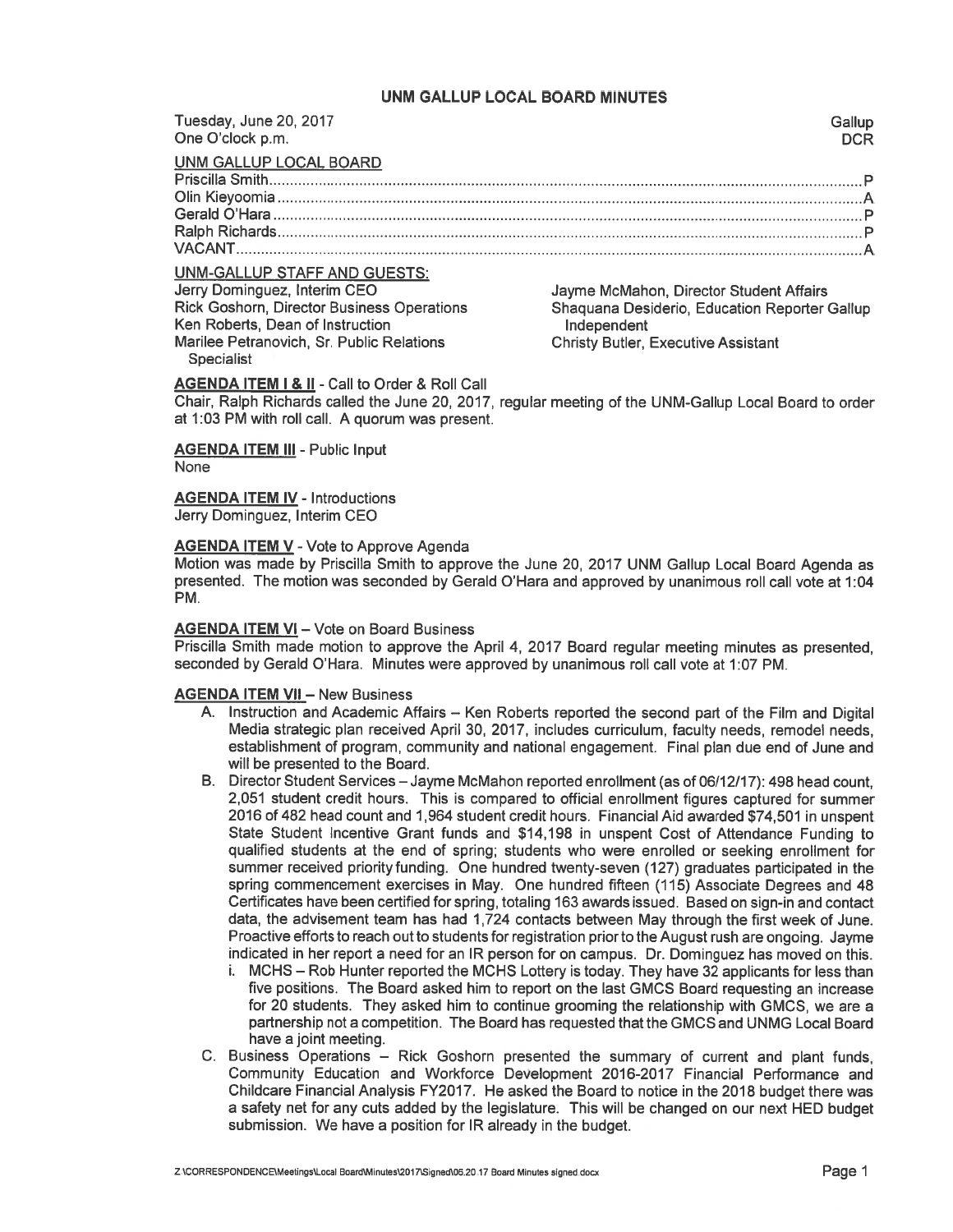- D. Public Relations Marilee Petranovich reported on summer initiatives. Also stated she is happy to report to the Board. She would like to do a more complete report to include the new branding.
- E. Interim Chief Executive Officer Jerry Dominguez reported on general updates for main campus. UNMG updates include the closing of the ECFC and will be restructuring. Working with A:shiwi College & Career Readiness Center on finalizing both a programmatic and financial agreement. Conducting desk audit of the CEO's office to determine appropriate staffing, workload and duties. Search for CEO will be announced in July. Leadership retreat is being planned for July. Bachelor and Graduate programs are being looked into to bring back to campus.
- F. HED Meeting Regarding Lions Hall was tabled.
- G. Determine Board Retreat Date The Board determined to have the retreat on July 25 at 1:00 PM in the DCR.
- H. Edwin J. Begay Declined Appointment to Board The Board decided to keep only four members until leadership roles are determined.

#### **AGENDA ITEM VIII** - Vote to Adjourn for Executive Session

Priscilla Smith moved and Gerald O'Hara seconded a motion to adjourn the regular meeting of the UNMG Local Board for Executive Session pursuant to NM Open Meetings Act; Limited Personnel Issues, Section 10-14-1-N.(2) NMSA 1978 discussion will include personnel issues. The motion was approved by unanimous roll call vote at 1:27 PM.

#### **AGENDA ITEM IX - Executive Session**

Limited Personnel Issues Section 10-15-1-N.(2) NMSA 1978.

#### **AGENDA ITEM X** - Vote to Reconvene from Executive Session

Priscilla Smith moved and Gerald O'Hara seconded a motion to reconvene the Open Meeting from Executive Session. The motion was approved by unanimous roll call vote at 3:30 PM.

Upon reconvening the UNMG Local Board certifies that only those matters described in Agenda Item IX were discussed in Executive Session and if necessary, final action with regard to those matters will be taken in Open Session. 10-15-1-J-NMSA 1978.

Gerald O'Hara moved to approve the leadership model presented, Jerry Dominguez will continue to serve UNM Gallup as CEO for 10 hours over two days per week. He will involve the Leadership Team to help make executive decisions for the campus. Seconded by Priscilla Smith. The motion was approved by unanimous roll call vote at 3:32 PM.

#### **AGENDA ITEM XI - Adjournment**

Priscilla Smith made motion to adjourn, seconded by Gerald O'Hara and passed by unanimous roll call vote 3:35 PM.

Ralph Richards,

cella a. Imith

Priscilla Smith, Secretary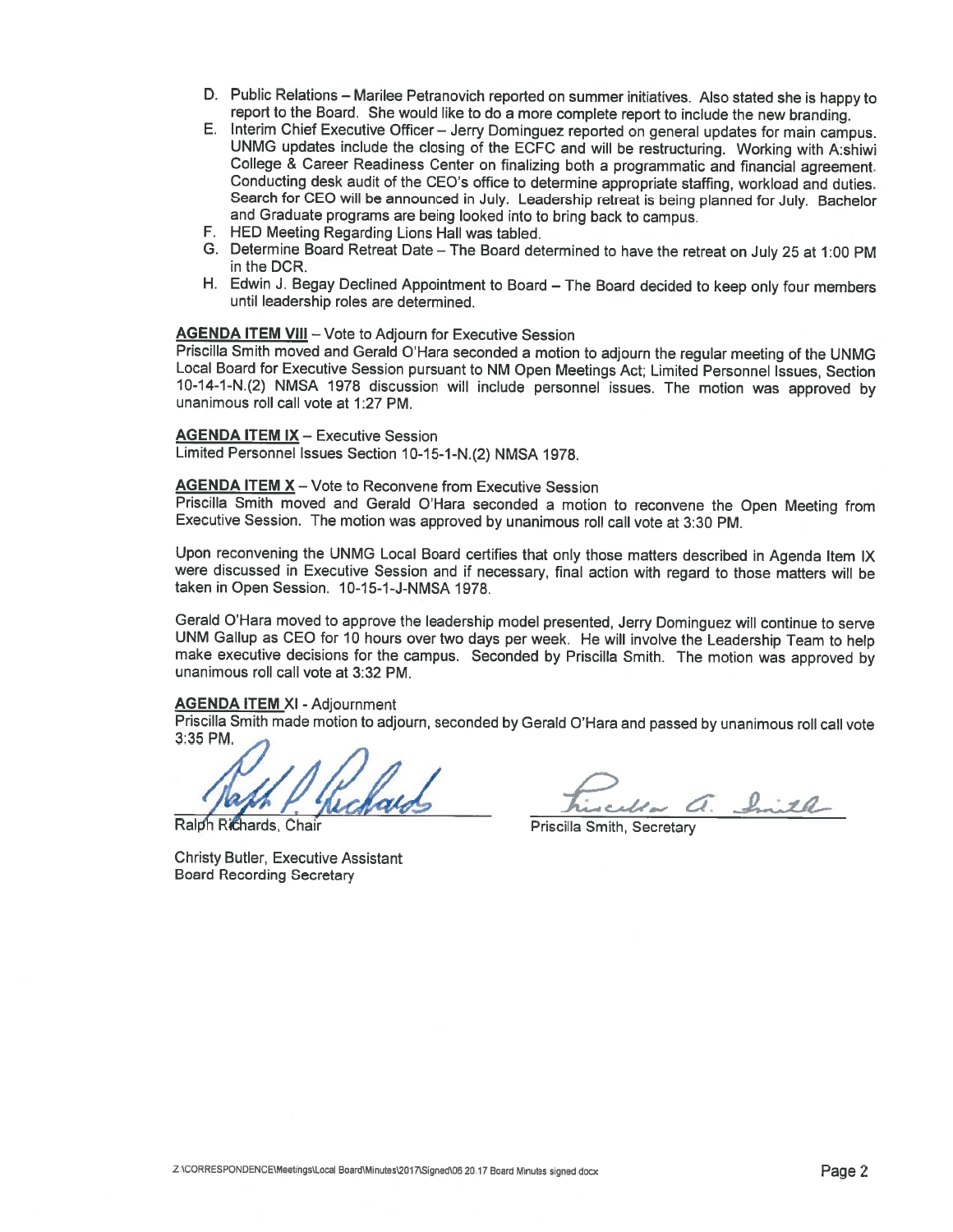#### UNM GALLUP LOCAL BOARD RETREAT MINUTES

| Wednesday, July 25, 2017<br>One O'clock p.m.                                | Gallup<br><b>DCR</b> |
|-----------------------------------------------------------------------------|----------------------|
| UNM GALLUP LOCAL BOARD                                                      |                      |
|                                                                             |                      |
|                                                                             |                      |
|                                                                             |                      |
|                                                                             |                      |
|                                                                             |                      |
| <b>UNM-GALLUP STAFF AND GUESTS:</b><br>Joseph Davels Alliance Historics OFO |                      |

Jerry Dominguez, Interim CEO Rick Goshorn, Director Business Operations Marilee Petranovich, Sr. Public Relations **Specialist** 

**Christy Butler, Executive Assistant** 

AGENDA ITEM 1 & II - Call to Order & Roll Call

Chair, Ralph Richards called the July 25, 2017, UNM-Gallup Local Board Retreat to order at 1:01 PM with roll call. A quorum was present.

#### **AGENDA ITEM IV - Vote to Approve Agenda**

Motion was made by Priscilla Smith to approve the July 25, 2017, UNM-Gallup Local Board Retreat Agenda as presented. The motion was seconded by Gerald O'Hara, and approved by unanimous roll call vote at 1:02 PM.

#### **AGENDA ITEM V - Board Training**

- a. Conversation with the Board Jerry Dominguez gave a report on the CEO and Dean's search committee meetings.
	- i. State of NM Higher Education
		- 1. Present many conversations are continuing. Sen Campos has submitted bills to update all of the statues and condense them bring them up-to-date. The conversation has gotten interesting and been elevated since the governor cut all money to higher education. We have Governor, Secretary of Higher Education, Legislative and all University Presidents in the state are meeting and discussing the state of higher education in New Mexico. The business community is very concerned. New Mexico has 31 higher education schools, 4 Native American, New Mexico Military, School for Deaf and Blind all coming for a slice of the \$750M pie. We are seeing a lot of conversations on closure is on the table, but is that a solution? Consolidation? Have a system of higher education. Conversation is doing well but no agreement.

Olin Kieyoomia arrived at 1:29 pm.

- 2. Future There is agreement that change needs to happen but there is no agreement for a decision. New Mexico is a large geographical state that is why we have so many colleges. Cost of education is a big factor on location of schools. Quality and duplication is an issue. Governance will have to determine statues and constitutional legislation. Layers of administration will be looked at. Economic opportunities. Brain drain. College readiness. Dual credit.
- ii. American Indian Higher Education Consortium (TCU)
	- 1. History consortium of 37 tribal colleges started in 1972 with 6 colleges fully accredited. All funded by federal dollars.
	- 2. Membership We do not meet the requirements to be a tribal college. Is there an advantage to work with them? Absolutely! Not an option at this time to become a member.
- iii. Issues regarding becoming an Independent Community College This would be a very expensive process and cost over \$700,000.
	- 1. Business Services/ Financing/ Bonding
	- 2. Academic Issues
		- a. Accreditation (HLC)
		- b. Faculty Contracts
		- c. Curriculum Management
	- 3. IT issues
	- 4. Enrollment Management Student Services
	- 5. Marketing and Branding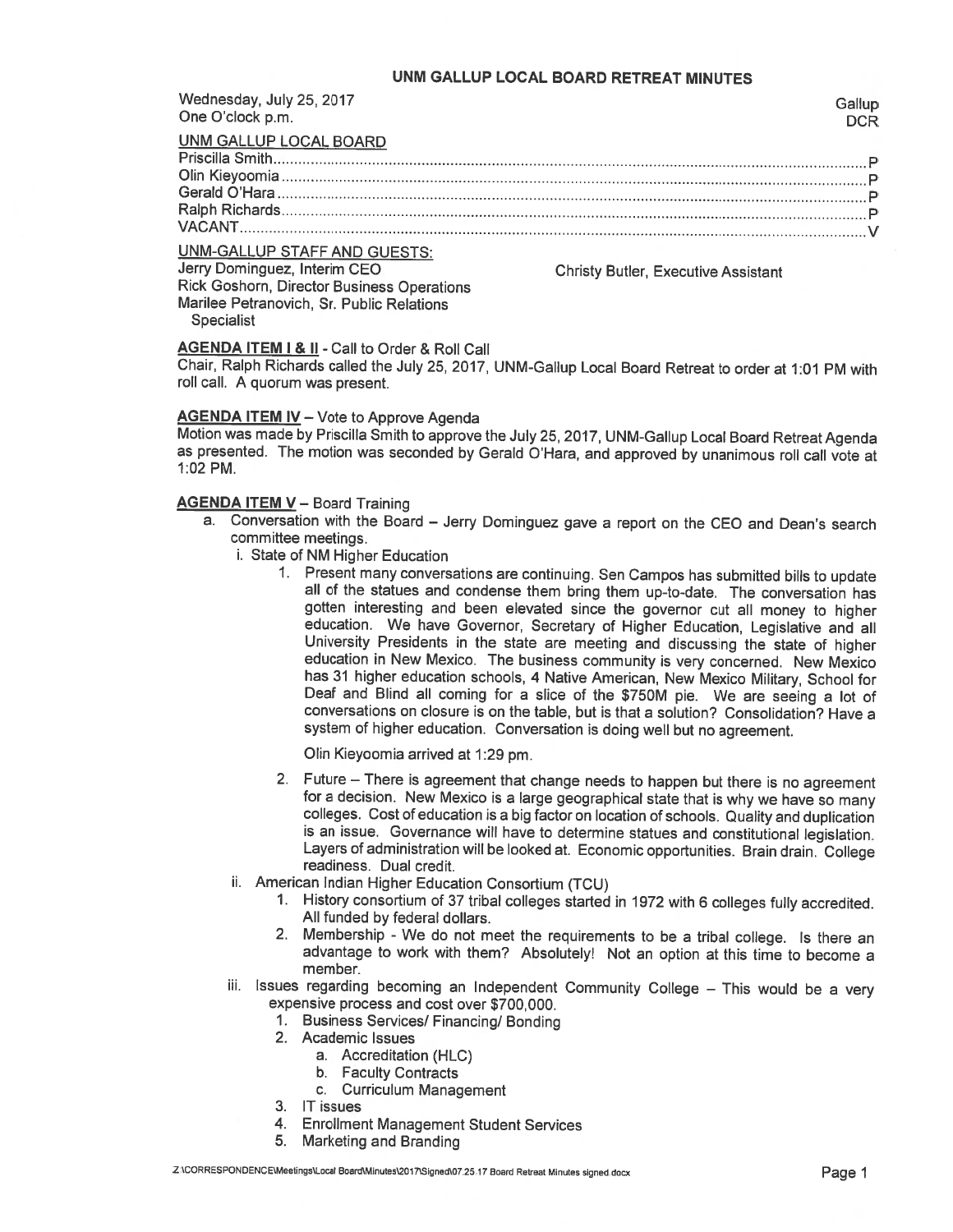- 6. Legal Services
- 7. Grants and Contracts
- 8. Memberships/Licenses
- b. Operating Agreement The agreement is signed and has another year to be in effect. Changes need to be made on page 3 paragraph 2. The chair will meet with the President and Provost and report at the next Board meeting following their meeting.
- C. Budget Review – Rick Goshorn presented a PowerPoint review of the budget.
- d. UNM Branding Presentation Marilee Petranovich presented the new UNM Branding, Marketing and Communication.

#### **AGENDA ITEM VI - Review**

- a. Local Board Ethics The Board agreed with the statements with no changes. The ethics will be voted on at the next meeting.
- b. Local Board By-Laws The Board reviewed the By-Laws with no changes to be made.
- c. 2017-2018 Board Meeting Schedule Dates A decision was made to have monthly meetings except for December and July. The dates will be incorporated into the Open Meeting Resolution and voted on at the next meeting.

#### **AGENDA ITEM VII - Adjournment**

Priscilla Smith made motion to adjourn. The motion was seconded by Gerald O'Hara and passed by unanimous roll call vote at 5:34 PM.

Ralph<sub>Ri</sub> chards, Chair

Un a. Smith **Triscilla Smith, Secretary**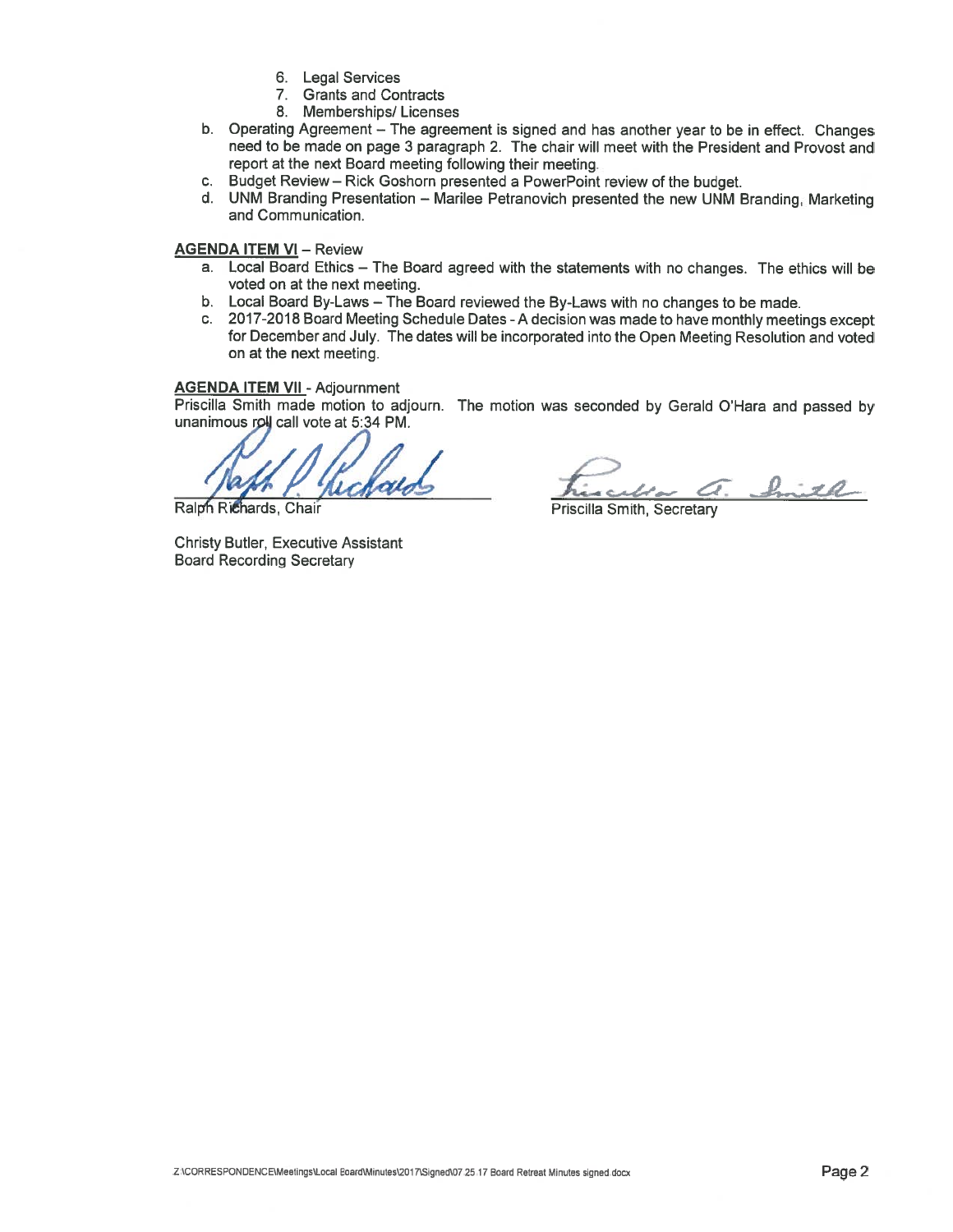#### UNM GALLUP LOCAL BOARD INFORMATION NOTES

| Tuesday, August 29, 2017<br>One O'clock p.m. | Gallup<br><b>DCR</b> |
|----------------------------------------------|----------------------|
| UNM GALLUP LOCAL BOARD                       |                      |
|                                              |                      |
|                                              |                      |
|                                              |                      |
|                                              |                      |
|                                              |                      |
| <b>UNM-GALLUP STAFF AND GUESTS:</b>          |                      |

### Jerry Dominguez, Interim CEO

Shaquana Desiderio, Education Reporter Gallup Independent

**Christy Butler, Executive Assistant** 

#### AGENDA ITEM I & II - Call to Order & Roll Call

Chair, Ralph Richards called the August 29, 2017, regular meeting of the UNM-Gallup Local Board to order at 1:04 PM with roll call. A quorum was not present. The chair cancelled the Board meeting and converted to an informational meeting with no decisions made or votes taken.

Dr. Dominguez gave a condensed update and answered Board questions.

- Searches  $\mathbf{i}$ 
	- a. CEO search is underway with a September 15 best consideration date. UNMG is continuing to send packets to many community colleges across the country to recruit for the position.
	- b. Dean search best consideration date is October 13. Information for the dean position was included in the CEO packets.
	- c. Director Business Operations search Rick Goshorn will be here until December 1 and will be quarter time afterwards. We may hire an interim for six months.
	- d. IR search has attracted a very talented candidate, Dr. Carrie Jordan, who has been working with the State of Arizona. Negotiations are underway for start date.
	- e. Four Advisors have been approved for recruitment.
- Restructuring ii.
	- a. Chair reduction from four to three. Small Business Development Center (SBDC) will now report to the CEO, North Campus reports to the Dean, and LD Lovett will continue to head Community Based Education and Workforce Development. He will also be the Chair for Technical & Business Education and Center for Career and Technical Education (CCTE).
	- b. Creation of the Bachelor and Graduate Services Office Melissa Collings will head that office. She will be traveling to colleges in the states of New Mexico and Arizona to see what they offer that we can use in advising our students.
- Fall enrollment Enrollments are down 12% which affects UNMG by \$90-100,000. iii.
- Update Child Care Center This week the Kellogg folks will be on campus. We are cautiously iv. optimistic that they will want to invest in UNMG childcare.
- Update President Search President Search is moving forward. The five finalists will be named in V. October with one finalist hired in December.
- Ruffalo Noel Levitz is a consulting firm that helps with graduation rates, student recruiting, student vi. marketing, strategic assessment, mission statement and help the prioritization of our goals. They will be here September 11 to do an environmental scan and have a training with Faculty.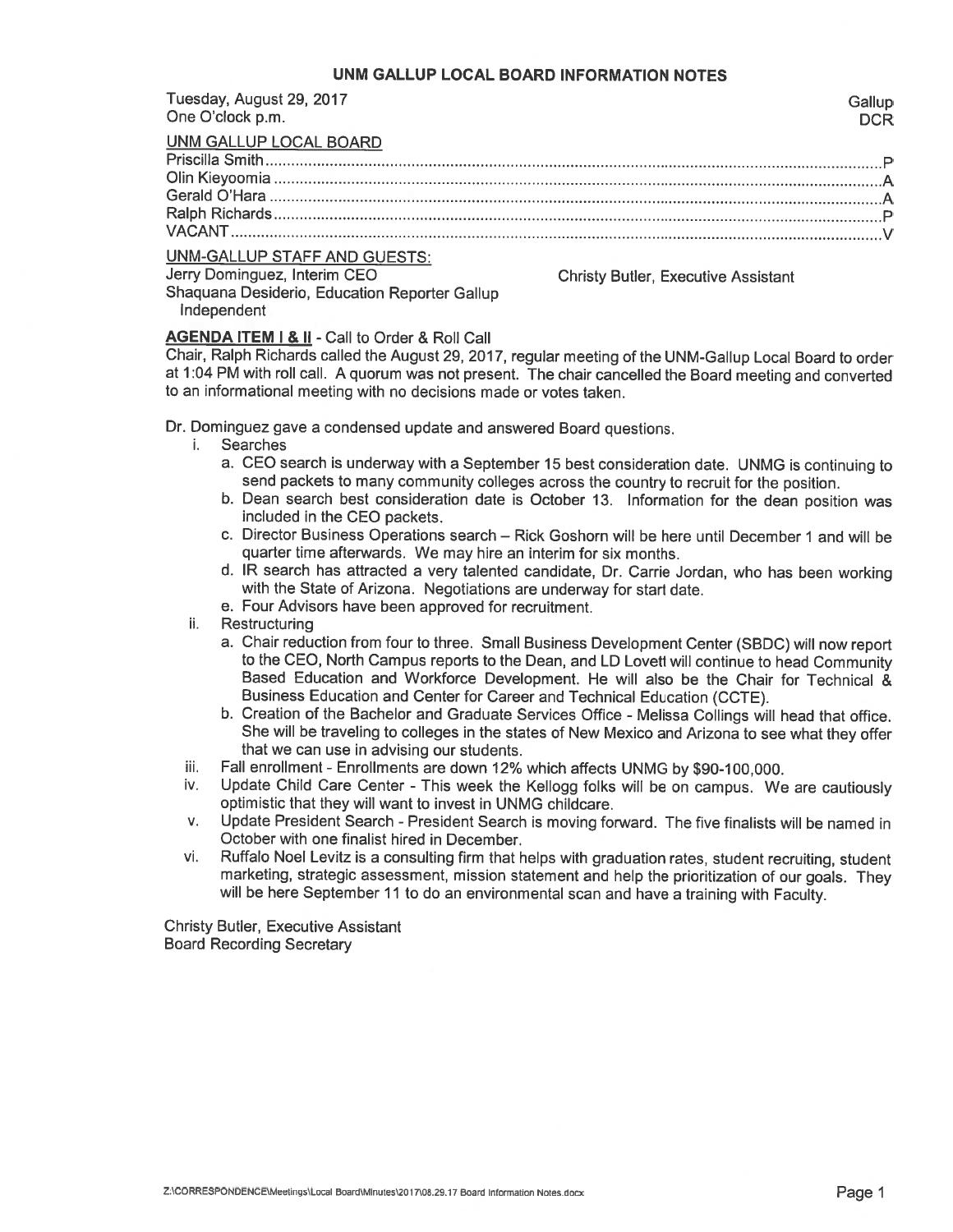Tuesday, September 19, 2017 One O'clock p.m.

| UNM GALLUP LOCAL BOARD |  |
|------------------------|--|
|                        |  |
|                        |  |
|                        |  |
|                        |  |
|                        |  |
|                        |  |

#### UNM-GALLUP STAFF AND GUESTS:

Jerry Dominguez, Interim CEO Rick Goshorn, Director Business Operations Ken Roberts, Dean of Instruction Jayme McMahon, Director Student Affairs

Shaquana Desiderio, Education Reporter Gallup Independent **Christy Butler, Executive Assistant** 

#### **AGENDA ITEM I & II - Call to Order & Roll Call**

Chair, Ralph Richards called the September 19, 2017, regular meeting of the UNM-Gallup Local Board to order at 1:03 PM with roll call. A quorum was present.

**AGENDA ITEM III** - Public Input **None** 

**AGENDA ITEM IV - Introductions None** 

#### **AGENDA ITEM V** - Vote to Approve Agenda

Motion was made by Priscilla Smith to approve the September 19, 2017 UNM Gallup Local Board Agenda as presented. The motion was seconded by Gerald O'Hara and approved by unanimous roll call vote at 1:04 PM.

#### **AGENDA ITEM VI - Vote on Board Business**

- A. Gerald O'Hara made motion to approve the June 20, 2017 Board regular meeting minutes as presented, seconded by Priscilla Smith. Minutes were approved by unanimous roll call vote at 1:04 PM.
- B. Priscilla Smith made motion to approve the July 25, 2017 Board Retreat minutes as presented. Motion was seconded by Gerald O'Hara. Minutes were approved by unanimous roll call vote at 1:05 PM.

#### **AGENDA ITEM VII - Campus Reports**

- A. Instruction and Academic Affairs Ken Roberts asked for the Board to carefully consider the proposal for the Design and Digital Media program and give it their support. The Board wants to proceed in gathering information. The Board requested to have a presentation on the Film and Digital Media with Emily Ellison and Ernesto Watchman at the November 14 meeting.
- B. Student Services Jayme McMahon answered Board questions regarding gym memberships, and student recruitment. The search for a researcher failed. The search is still open and we are continuing to look at other options.

Olin Kieyoomia arrived at 1:27 pm.

- i. MCHS -- Rob Hunter reported MCHS Governance Board will be meeting today and is anticipating the signing of the MOU. MCHS is investigating their letter grade from PED. October 2 MCHS will be going to the GMCS School Board requesting an approval for a new Charter for the next five years.
- C. Business Operations Financial Update Rick Goshorn went over the current financial statements, HED Mil Levy Report, Financial impact of enrollment decreases, report of actuals, campus signage, physical plant construction status, and bond financing discussion. We are entirely separated from Zuni except for the microwave equipment which we will then store or change direction and use for another location. Rick Goshorn and Rob Hunter have worked on the MCHS & UNMG MOU that is being presented to the MCHS Board today for approval. The Board asked if we have had any pushback from LFC regarding our reserves. We have not at this time. Has there been any analysis on the vocational tech programs to bring them up-to-date and have state-of-the-art equipment and departments? The first step would be to have a program review to see if the program is still in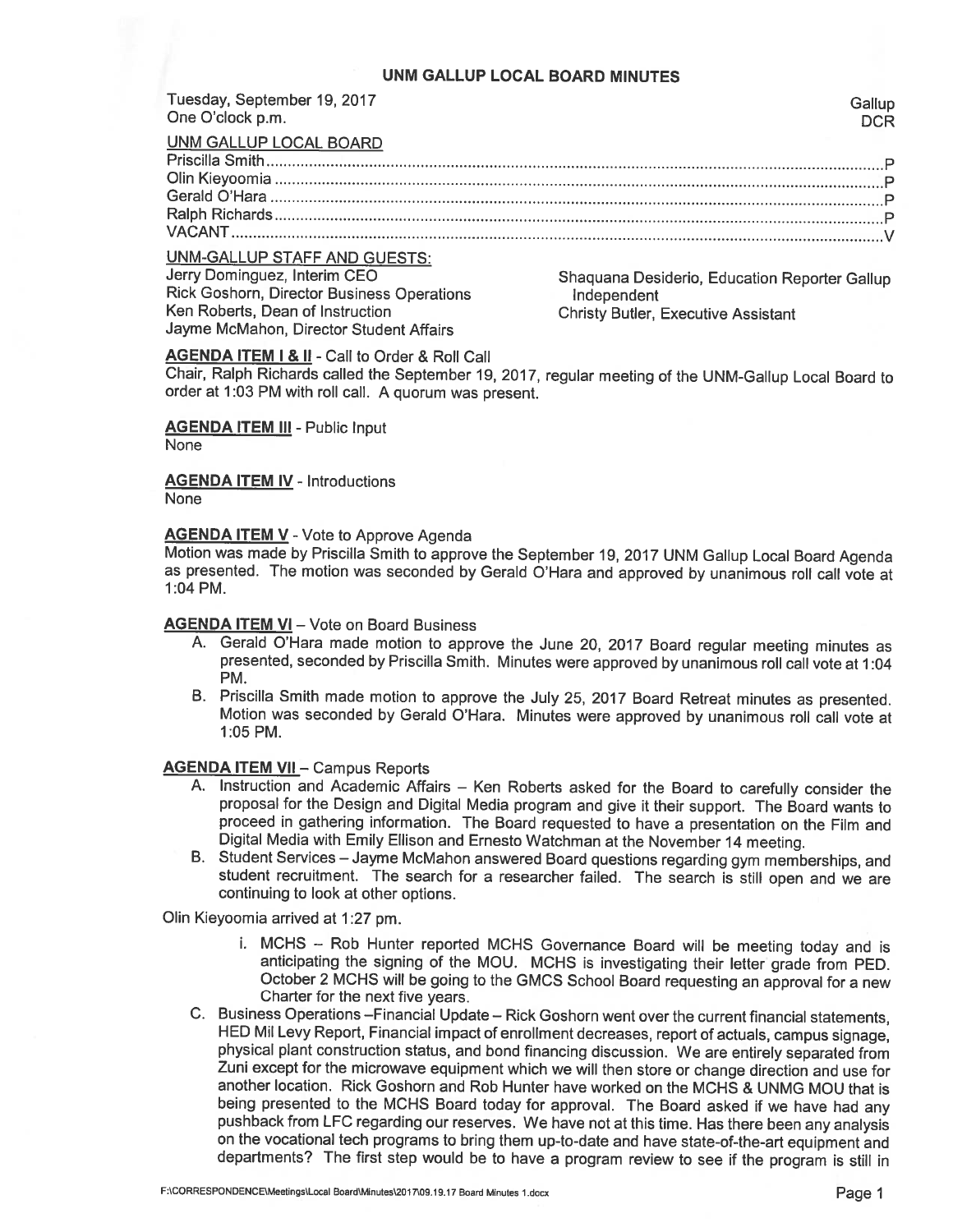demand. We have a HVAC program that is diminishing because they do not have the equipment to have the program. We have approved implementation of an analysis of the programs. The Board wants to move forward on this. Dr. Dominguez is to look into a company that does analysis in McKinley County. We need a report on the needs of business for employees. The Board requested a report on Career Placement at the November 14 meeting.

D. Interim Chief Executive Officer - Jerry Dominguez gave briefing on CEO search which is moving forward. October 27 is best consideration for the Dean's search. Nothing has been decided on the Director Business Operations position. The UNM President Selection committee is working on naming five finalists.

#### **AGENDA ITEM VIII - New Business**

- A. Vote to Approve Open Meetings Resolution Motion was made by Olin Kieyoomia to approve the Open Meetings Resolution, seconded by Gerald O'Hara. Motion was approved by unanimous roll call vote at 3:09 PM.
- B. Vote to Approve Local Board Code of Ethics Motion was made by Gerald O'Hara to approve the Local Board Code of Ethics; they will be posted in the Director's Conference Room and in the North Campus lobby. Seconded by Priscilla Smith. Motion was approved by unanimous roll call vote at 3:10 PM.
- C. Lions Hall Fundraiser Ara Green reported on the UNM Gallup events scheduled this past year with the Hoedown Celebration, the Do or Dye Color Run and The Great Muddy Endurance Races. The committees are moving forward and in the planning stages of the same events for 2018 working with the City of Gallup as well as partnering with RMCH. We are closely involved with both of these entities and couldn't be happier to partner with RMCH. The university is deeply committed to Gallup, McKinley County and the surrounding areas as well as far reaching destinations and we believe they each are seeing new glimpses of the university for the first time in a long time! Our Strategic Direction #2 states: Establish Community Engagement Model that Includes Partnerships with Local, Regional, Civic and Educational Entities. This is what we are doing. Ara thanked the board members, Board Chair Ralph Richards, Dr. Dominguez, and Rick Goshorn for the incredible support and all the work they do for our campus. She will keep the Board updated on the upcoming events!

**AGENDA ITEM IX** - Adjournmerft

Olin Kieyoomia made motion to adjourn, seconded by Priscilla Smith and passed by unanimous roll call vote 3:22 PM.

Ralph Richards, Chair

Francesco a Simila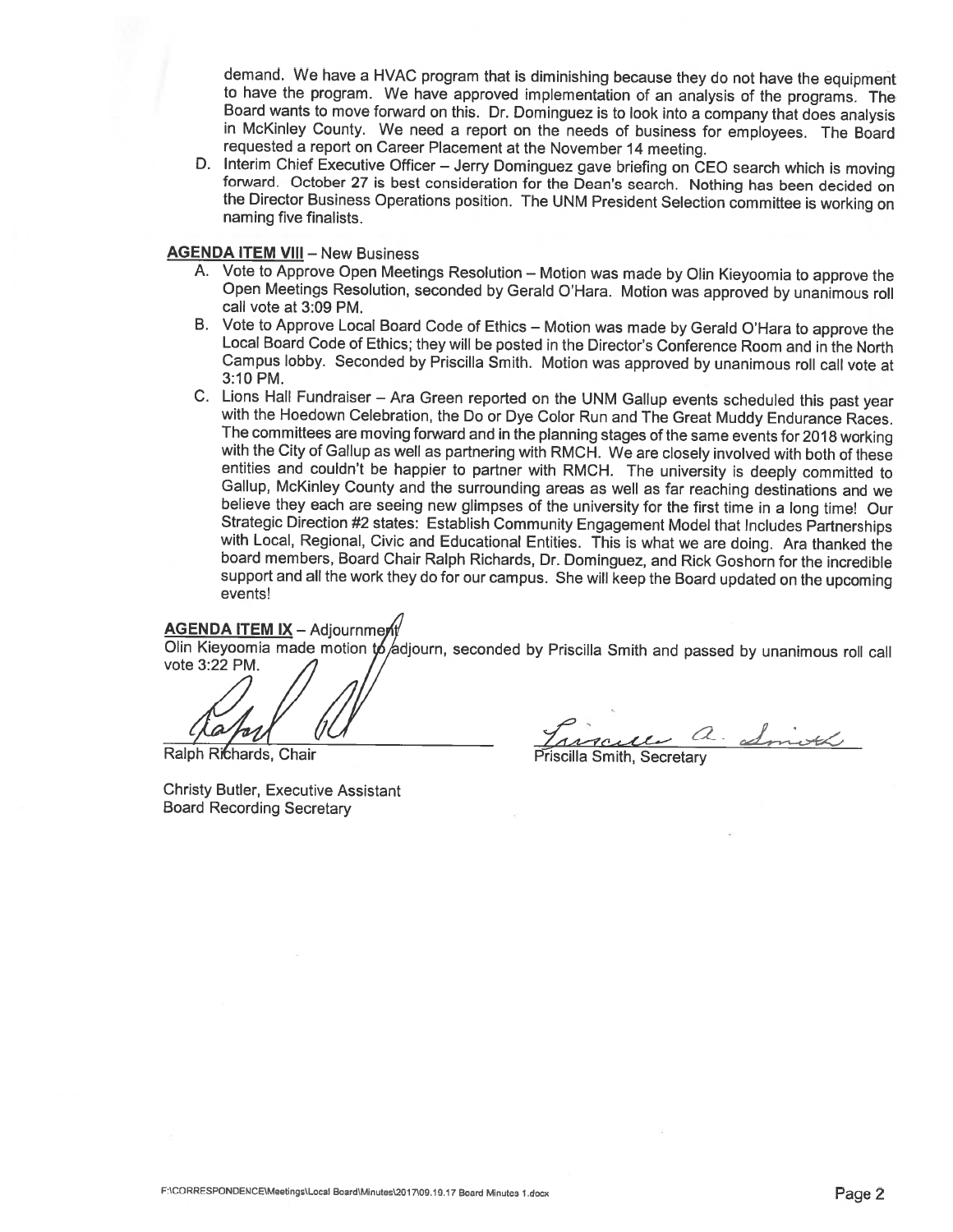| Tuesday, November 14, 2017<br>One O'clock p.m.                                                                           | Gallup<br><b>DCR</b>                                                                                       |
|--------------------------------------------------------------------------------------------------------------------------|------------------------------------------------------------------------------------------------------------|
| UNM GALLUP LOCAL BOARD                                                                                                   |                                                                                                            |
|                                                                                                                          |                                                                                                            |
| UNM-GALLUP STAFF AND GUESTS:<br>James Malm, CEO<br><b>Rick Goshorn, Director Business Operations</b>                     | Jerry Dominguez, Branch Campus Liaison<br>Rob Hunter, MCHS CEO                                             |
| Ken Roberts, Dean of Instruction<br>Jayme McMahon, Director Student Affairs<br>Marilee Petranovich, Sr. Public Relations | Shaquana Desiderio, Education Reporter Gallup<br>Independent<br><b>Christy Butler, Executive Assistant</b> |

**Specialist** 

#### **AGENDA ITEM I & II - Call to Order & Roll Call**

Chair, Ralph Richards called the November 14, 2017, regular meeting of the UNM-Gallup Local Board to order at 1:03 PM with roll call. A quorum was present.

#### **AGENDA ITEM III - Public Input**

**None** 

#### **AGENDA ITEM IV - Introductions**

- A. Dr. James Malm, CEO
- B. Ernesto Watchman, Visiting Lecturer in Automotive
- C. Emily Ellison, Job Development Officer
- D. Lisa Bracken, MCHS Board President
- E. Mike Hyatt GMCS Superintendent
- F. Alan Bingham, GMCS College & Career Readiness Coordinator

#### **AGENDA ITEM V - Vote to Approve Agenda**

Motion was made by Olin Kieyoomia to approve the November 14, 2017 UNM Gallup Local Board Agenda as presented. Motion was seconded by Gerald O'Hara and approved by unanimous roll call vote at 1:04 PM.

#### **AGENDA ITEM VI - Vote on Board Business**

Olin Kieyoomia made motion to approve the September 19, 2017 Board minutes as presented. Motion was seconded by Priscilla Smith. Minutes were approved by unanimous roll call vote at 1:05 PM.

#### **AGENDA ITEM VII -- New Business**

- A. Presentation on Interdisciplinary Film & Digital Media Ernesto Watchman and Emily Ellison gave a PowerPoint presentation on why film and digital media matters and to get support for the program. Once they get data and other information as requested by the Board they will return to present the information.
- B. Report on Community Needs Jayme McMahon gave a report on whether UNMG is meeting the needs of the business community, the student needs, what are they looking for, how much do we want or need to invest into the existing programs or what new programs are needed. We have been without an IR person so we do not have all the data we need to move forward. Jayme will send the Board a copy of the Noel Levitz preliminary report.
- C. Vote on Enrollment Impact FY 2017-2018 Budget Jerry Dominguez discussed the memo sent from Rick Goshorn showing the loss of revenue for this semester and a projected loss for the next semester. The Board agrees that we need to work on cost containment. They want to give our CEO a chance to work on cost containment. No motion was made.
- D. NM SHEM Update Jerry Dominguez reported in the LFC report there seems to be a bullseye on the branches. There is a suggestion that all dollars for the branches for I&G be sent to main campus for distribution. They brought up duplication of programs and positions. The relationship with the advisory board and the policy board of the regents was brought up at the SHEM meeting. This will be brought up in the next operating agreement.